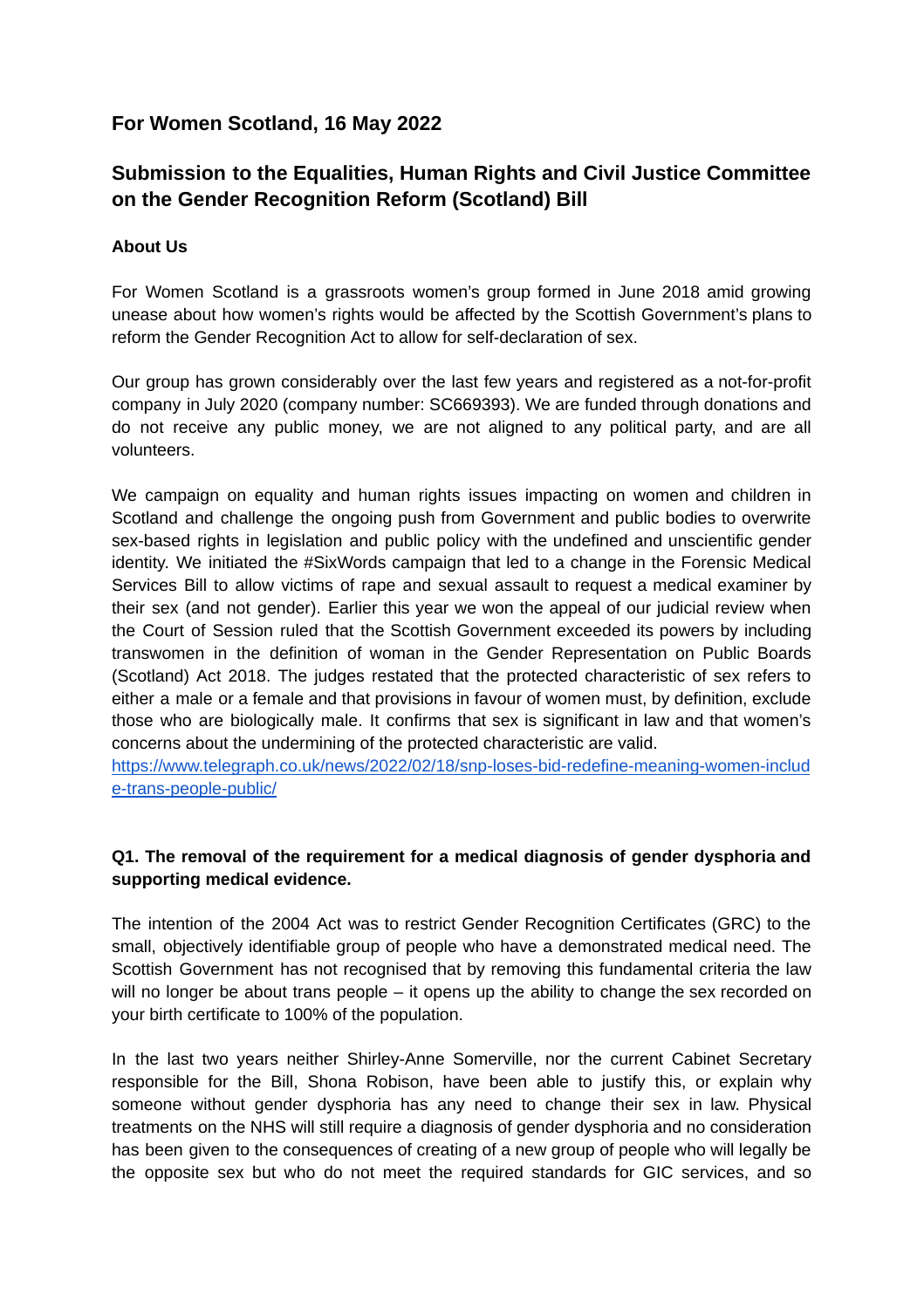cannot make any changes to their body. This places an unnecessary pressure on an already overstretched NHS who have previously warned the Government of the need to manage raised patient expectations. 1

The Government has said that removing this criteria and making sex a mater of self-declaration would bring Scotland in line with international best practice. This is not true. Scotland is already in line with international human rights law which holds that requiring a medical diagnosis before issuing a GRC strikes the correct balance between the rights of people who identify as trans and the state's obligations to the rest of society. 2

Only a minority of countries in the world allow people who identify as trans to change their sex in law at all. Fewer still allow this without requiring genital surgery. According to Wikipedia just 17 out of the 195 countries in the world have laws based on self-declaration of sex.<sup>3</sup> There has been no evaluation of how this has impacted society in those countries and the evidence<sup>4</sup> we do have shows it has been abused by predatory males and other criminals and fraudsters to the detriment of women and children.

### **Q2. Provisions enabling applicants to make a statutory declaration that they have lived in the acquired gender for a minimum of three months (rather than the current period of two years) and that they intend to live permanently in their acquired gender.**

Section 1(2)(a) of the Gender Recognition Act 2004<sup>5</sup> defines the "acquired gender" as "the gender in which the person is living" which, without a definition of "gender", is both circular and meaningless. If the law is to be reformed it is essential that this term is clarified, particularly if an applicant is expected to declare under oath, subject to a potential criminal offence, that they meet this requirement.

We note that Section 4(3) of the Bill has made an addition to this definition to say "the gender in which the person is living **when the application is made**" [emphasis ours]. Since the Scottish Government is not opposed to updating the definition it should go further and provide a simple and clear definition. This is not unreasonable since if it is proposed to remove all other safeguards from the legislation (including a medical diagnosis of gender dysphoria) this term becomes the key parameter. We would also query the new restriction that only applies the term to the moment in time when the application was made and not to the time after application when the person is living in the acquired gender. Not only does it make an assumption, contrary to the purpose of the Bill, that the gender change may not be permanent but it makes any investigation for fraud historical rather than current.

<sup>3</sup> [https://en.wikipedia.org/wiki/Gender\\_self-identification](https://en.wikipedia.org/wiki/Gender_self-identification)

<sup>1</sup> [https://www.gov.scot/binaries/content/documents/govscot/publications/consultation-analysis/2021/08](https://www.gov.scot/binaries/content/documents/govscot/publications/consultation-analysis/2021/08/organisation-responses-to-gender-recognition-consultation-scotland-h-r/documents/nhs-greater-glasgow-and-clyde/nhs-greater-glasgow-and-clyde/govscot%3Adocument/NHS%252BGreater%252BGlasgow%252Band%252BClyde%2Bresponses.pdf) [/organisation-responses-to-gender-recognition-consultation-scotland-h-r/documents/nhs-greater-glasg](https://www.gov.scot/binaries/content/documents/govscot/publications/consultation-analysis/2021/08/organisation-responses-to-gender-recognition-consultation-scotland-h-r/documents/nhs-greater-glasgow-and-clyde/nhs-greater-glasgow-and-clyde/govscot%3Adocument/NHS%252BGreater%252BGlasgow%252Band%252BClyde%2Bresponses.pdf) [ow-and-clyde/nhs-greater-glasgow-and-clyde/govscot%3Adocument/NHS%252BGreater%252BGlasg](https://www.gov.scot/binaries/content/documents/govscot/publications/consultation-analysis/2021/08/organisation-responses-to-gender-recognition-consultation-scotland-h-r/documents/nhs-greater-glasgow-and-clyde/nhs-greater-glasgow-and-clyde/govscot%3Adocument/NHS%252BGreater%252BGlasgow%252Band%252BClyde%2Bresponses.pdf) [ow%252Band%252BClyde%2Bresponses.pdf](https://www.gov.scot/binaries/content/documents/govscot/publications/consultation-analysis/2021/08/organisation-responses-to-gender-recognition-consultation-scotland-h-r/documents/nhs-greater-glasgow-and-clyde/nhs-greater-glasgow-and-clyde/govscot%3Adocument/NHS%252BGreater%252BGlasgow%252Band%252BClyde%2Bresponses.pdf)

<sup>2</sup> [https://hudoc.echr.coe.int/eng#{%22languageisocode%22:\[%22ENG%22\],%22appno%22:\[%](https://hudoc.echr.coe.int/eng#%7B%22languageisocode%22:[%22ENG%22],%22appno%22:[%2279885/12%22,%2252471/13%22,%2252596/13%22],%22documentcollectionid2%22:[%22CHAMBER%22],%22itemid%22:[%22001-172913%22) [2279885/12%22,%2252471/13%22,%2252596/13%22\],%22documentcollectionid2%22:\[%22CHAMB](https://hudoc.echr.coe.int/eng#%7B%22languageisocode%22:[%22ENG%22],%22appno%22:[%2279885/12%22,%2252471/13%22,%2252596/13%22],%22documentcollectionid2%22:[%22CHAMBER%22],%22itemid%22:[%22001-172913%22) [ER%22\],%22itemid%22:\[%22001-172913%22\]](https://hudoc.echr.coe.int/eng#%7B%22languageisocode%22:[%22ENG%22],%22appno%22:[%2279885/12%22,%2252471/13%22,%2252596/13%22],%22documentcollectionid2%22:[%22CHAMBER%22],%22itemid%22:[%22001-172913%22)}

<sup>4</sup> [https://murrayblackburnmackenzie.org/2021/09/08/gender-recognition-reform-and-international](https://murrayblackburnmackenzie.org/2021/09/08/gender-recognition-reform-and-international-developments/)[developments/](https://murrayblackburnmackenzie.org/2021/09/08/gender-recognition-reform-and-international-developments/)

<sup>5</sup> <https://www.legislation.gov.uk/ukpga/2004/7/section/1>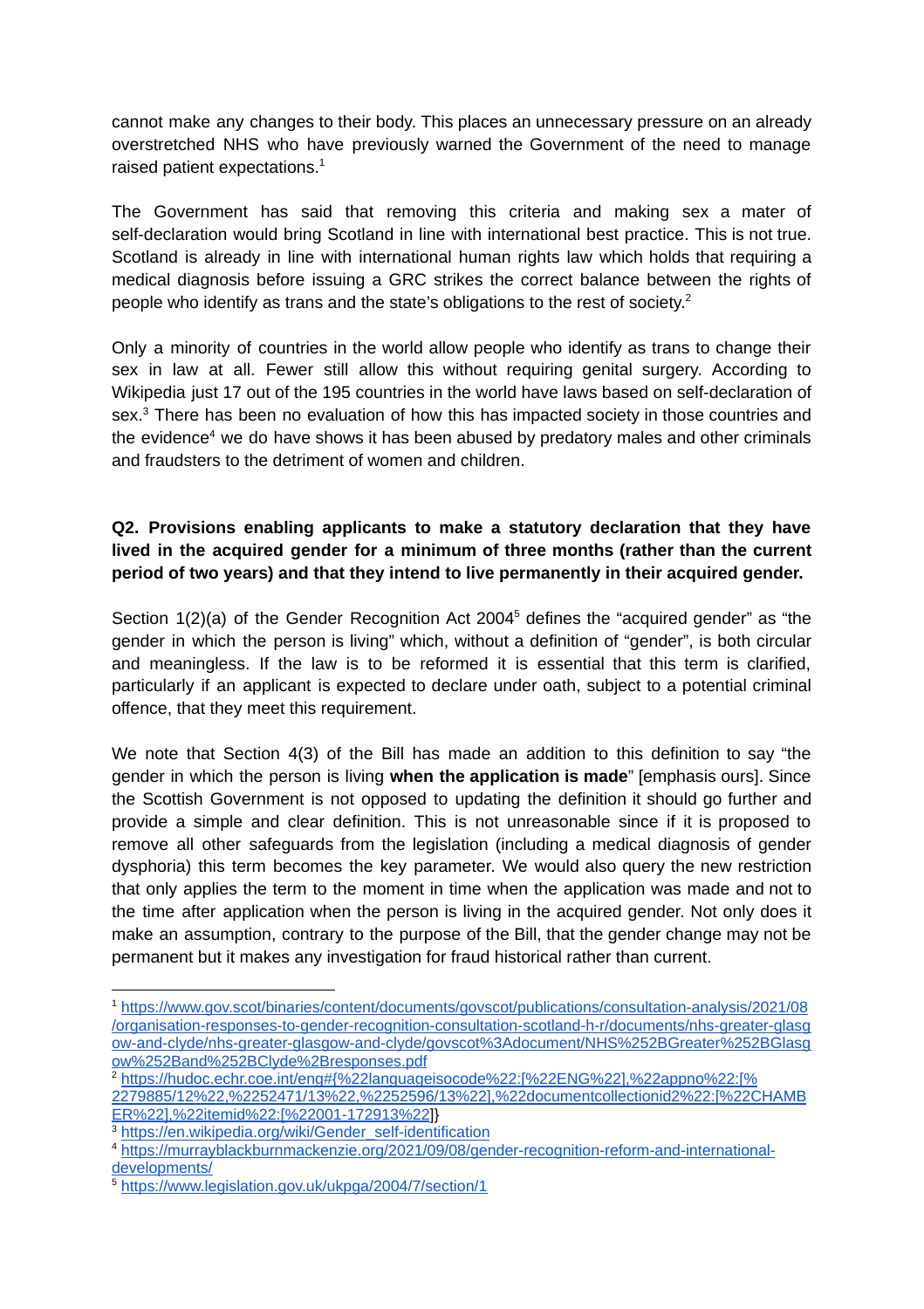According to the Scottish Government's education guide on gender stereotypes,<sup>6</sup> "Sex is determined at birth and is based on physiological differences…Gender refers to sets of learned behaviours. These are socially defined characteristics and expectations attributed to being male or female. Gender is fluid and can change. The challenge comes if we confuse sex and gender and start to view gender as innate."

We suspect that since gender relies on regressive stereotypes which Scotland has a responsibility to eliminate under Article 5 of CEDAW, $<sup>7</sup>$  then the Government has recognised</sup> the futility of defining "living in an acquired gender" in any meaningful way that could be objectively tested and lead to a reassignment of a person's sex.

Cabinet Secretary, Fiona Hyslop, talked about sex and gender identity when giving evidence to the CTEEA Committee on the Census (Amendment) (Scotland) Bill,<sup>8</sup> saying: "if the bill is perceived to conflate those issues that does not help us. As I said, we need to have clarity in what we are doing, so I would rather that things were quite straightforward and simple." We agree with Ms Hyslop that sex and gender are very different and it is not helpful if they are conflated in this Bill either.

The two year period in the current law is there for very good safeguarding reasons, not only for wider society, but to safeguard the well-being of trans people themselves. The proposed reduction to three months does not allow sufficient time for doctors to rule out other causes of distress and make a diagnosis of gender dysphoria. The NHS states: "A diagnosis of gender dysphoria can usually be made after an in-depth assessment carried out by two or more specialists. This may require several sessions, carried out a few months apart."<sup>9</sup>

The NHS Gender Reassignment Protocol<sup>10</sup> advises a further 12 month experience to ensure patients are stabilised in their reassignment before taking any long-term decisions such as surgery. This should equally apply to major legal changes which go hand-in-hand with medical treatment, and which will affect a person for the rest of their life.

For the wellbeing of applicants and to retain GRCs for the small, objectively identifiable group of people for whom it was intended it is important the current provisions are retained. Reducing the qualifying period is irresponsible and could very easily lead to distressed people making lifelong irreversible decisions about their legal status before doctors have a chance to find the root cause of distress and recommend treatment. It is particularly worrying in the case of 16 and 17 year olds who are developmentally still exploring and a change in legal status would prematurely cement a decision and compromise any other outcome.

<sup>6</sup> <https://education.gov.scot/improvement/Documents/gender-stereotyping-intro.pdf>

<sup>7</sup> <https://www.un.org/womenwatch/daw/cedaw/text/econvention.htm>

<sup>8</sup> <https://archive2021.parliament.scot/parliamentarybusiness/report.aspx?r=11864&c=2141207>

<sup>9</sup> <https://archive.ph/woE58>

<sup>10</sup> [https://www.sehd.scot.nhs.uk/mels/CEL2012\\_26.pdf](https://www.sehd.scot.nhs.uk/mels/CEL2012_26.pdf)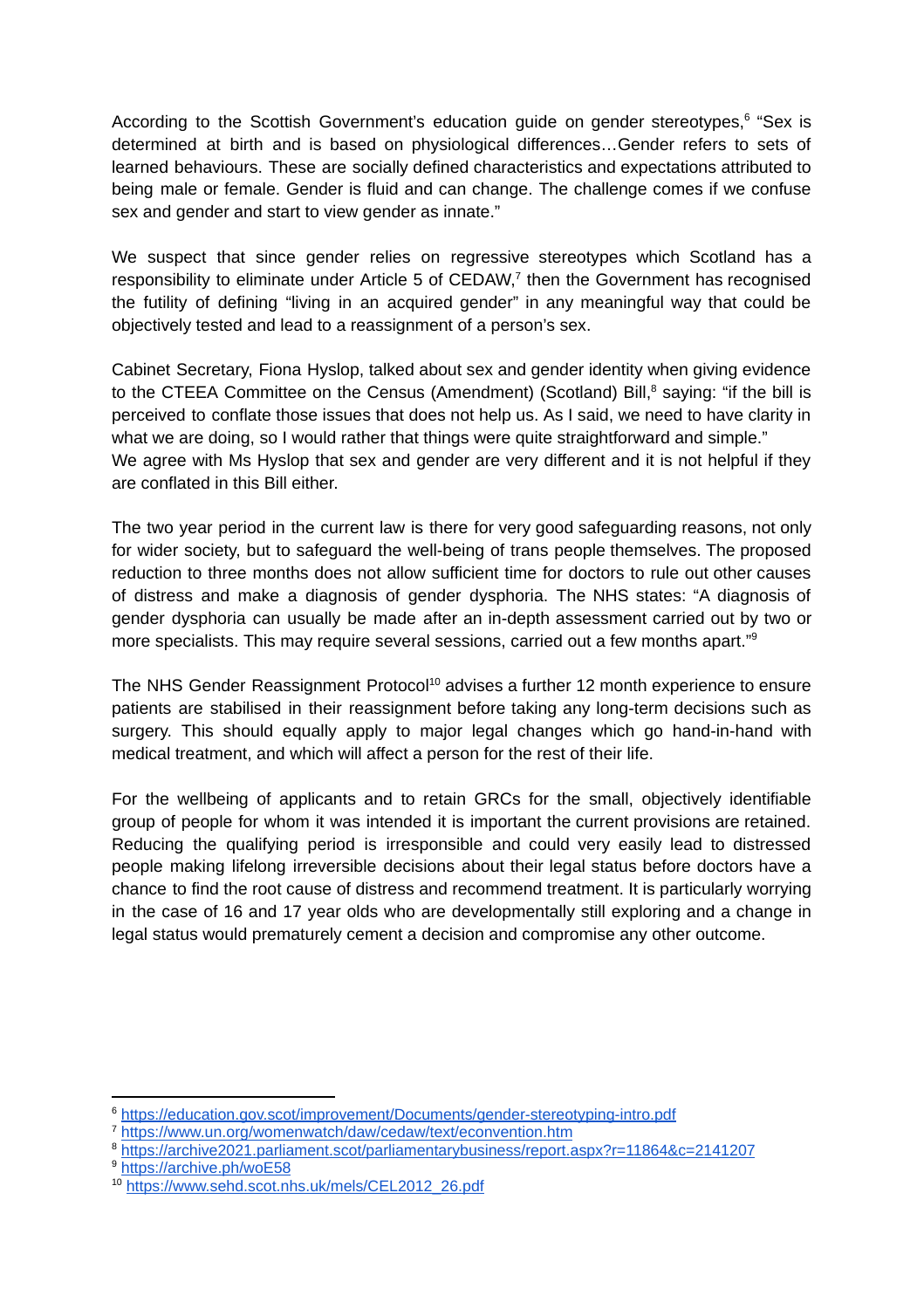#### **Q3. Whether applications should be made to the Registrar General for Scotland instead of the Gender Recognition Panel, a UK Tribunal.**

The Panel is composed of legal and medical experts and, in addition to performing administration checks, it has an important role in providing oversight to safeguard against bad-faith actors and to protect those who might be harmed by acquiring a GRC prematurely. Removing these final checks would be irresponsible, particularly when simultaneously proposing a reduction in the minimum age of applicants.

The Bill introduced a duty for the Registrar General to count the number of GRCs issued, however this falls far short of the important data currently published by the UK Government on the tribunal panel.

#### **Q4. Proposals that applications are to be determined by the Registrar General after a further period of reflection of at least three months.**

The fact that a reflection period is proposed acknowledges that some applicants may change their mind. However, without any balanced external input from a medical practitioner or therapist, this is effectively a waiting period only and many applicants may proceed with a permanent legal change that may not be right for them.

As stated above, the current NHS medical advice is that it takes considerably longer than three months to assess a patient presenting with distress regarding gender and make any diagnosis, and even longer to complete treatment, so for the wellbeing of the applicant this proposed period is too short.

## **Q5. Whether the minimum age for applicants for obtaining a GRC should be reduced from 18 to 16.**

The Government argues that 16 year olds are adults in Scotland who have the right to vote and marry and therefore have the legal capacity to permanently alter their sex in law. This does not explain why they went to the Supreme Court to defend their incorporation of the UN Convention on the Rights of the Child into Scots law which defines a child as "being below the age of eighteen years", $<sup>11</sup>$  and which quite rightly recognises that young people are often</sup> impulsive and do not think about long term effects and so parents/guardians and the state still have an important role in protecting them.

The Children and young People (Scotland) Act 2014 highlights the need to involve children (defined as those under 18) in matters affecting them but it also stresses that "Each child has the right to protection from all forms of abuse, neglect or exploitation" and "any intervention by a public authority in the life of a child must be properly justified and should be supported by services from all relevant agencies".

<sup>11</sup> [https://www.parliament.scot/-/media/files/legislation/bills/current-bills/united-nations-convention-on](https://www.parliament.scot/-/media/files/legislation/bills/current-bills/united-nations-convention-on-the-rights-of-the-child-incorporation-scotland-bill/stage-3/bill-as-passed.pdf)[the-rights-of-the-child-incorporation-scotland-bill/stage-3/bill-as-passed.pdf](https://www.parliament.scot/-/media/files/legislation/bills/current-bills/united-nations-convention-on-the-rights-of-the-child-incorporation-scotland-bill/stage-3/bill-as-passed.pdf)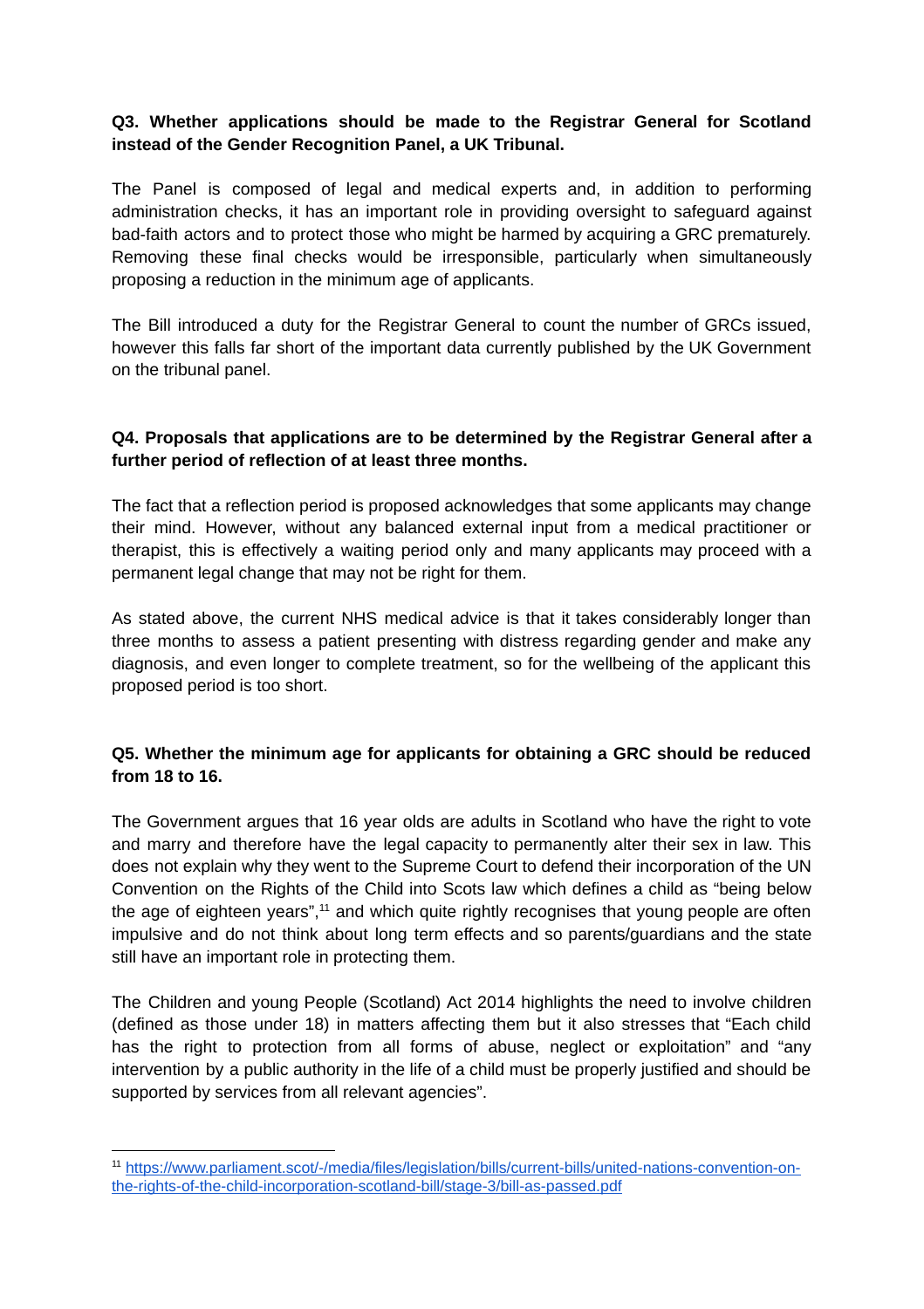The Government's proposal, however, continues to ignore the advice from the Children and Young People's Commissioner Scotland,<sup>12</sup> who warned that this plan conflicts with our modern understanding of the cognitive development of people under 25 – neurological research<sup>13</sup> the Government otherwise accepts as valid and important, as evident from the recent change in sentencing guidelines for this age group. Significantly, there is also no mechanism in the Bill for setting out how a child's capacity to understand the GRC process and its consequences would be assessed, and the Commissioner thought there was a need for the Government to do more work in this area.

This is not just a paper exercise but is intrinsically linked to the affirmative medical pathways adopted by Scotland's NHS gender service for young people. Sixteen is the age at which cross-sex hormones may be given and the consequences of these are serious and life-long, with many of the effects on the body irreversible.

Our recent Freedom of Information requests reveal a rapidly increasing and disproportionate number of gender-distressed children in Scotland - the referral rates have grown fifteen-fold in six years<sup>14</sup> and 1,254 children are currently either receiving treatment or are awaiting a first appointment.<sup>15</sup> This is almost twice the expected number given the relative population size with England, which has a comparable figure of  $7,100$ .<sup>16</sup> This should be gravely concerning and a prompt for investigation rather than a push for legal affirmation of the situation.

Following the damning findings in the Interim Cass Report<sup>17</sup> the Scottish Government should be mirroring Westminster's urgent enquiry into the NHS's unquestioning affirmative approach to under-18s who present with gender-distress.<sup>18</sup> Many countries are in a similar position and increasingly are concluding from reviews that affirmation of a gender identity is not the best policy - for example, Sweden,<sup>19</sup> Finland<sup>20</sup> and France<sup>21</sup> have all recently severely restricted medical treatments in preference for psychotherapy.

<sup>12</sup> [https://www.gov.scot/binaries/content/documents/govscot/publications/consultation-analysis/2021/](https://www.gov.scot/binaries/content/documents/govscot/publications/consultation-analysis/2021/08/organisation-responses-to-gender-recognition-consultation-scotland-a-g/documents/children-and-young-peoples-commissioner-scotland/children-and-young-peoples-commissioner-scotland/govscot%3Adocument/Children%2Band%2BYoung%2BPeoples%2BCommissioner%2BScotland.pdf) [08/organisation-responses-to-gender-recognition-consultation-scotland-a-g/documents/children-and-y](https://www.gov.scot/binaries/content/documents/govscot/publications/consultation-analysis/2021/08/organisation-responses-to-gender-recognition-consultation-scotland-a-g/documents/children-and-young-peoples-commissioner-scotland/children-and-young-peoples-commissioner-scotland/govscot%3Adocument/Children%2Band%2BYoung%2BPeoples%2BCommissioner%2BScotland.pdf) [oung-peoples-commissioner-scotland/children-and-young-peoples-commissioner-scotland/govscot%3](https://www.gov.scot/binaries/content/documents/govscot/publications/consultation-analysis/2021/08/organisation-responses-to-gender-recognition-consultation-scotland-a-g/documents/children-and-young-peoples-commissioner-scotland/children-and-young-peoples-commissioner-scotland/govscot%3Adocument/Children%2Band%2BYoung%2BPeoples%2BCommissioner%2BScotland.pdf) [Adocument/Children%2Band%2BYoung%2BPeoples%2BCommissioner%2BScotland.pdf](https://www.gov.scot/binaries/content/documents/govscot/publications/consultation-analysis/2021/08/organisation-responses-to-gender-recognition-consultation-scotland-a-g/documents/children-and-young-peoples-commissioner-scotland/children-and-young-peoples-commissioner-scotland/govscot%3Adocument/Children%2Band%2BYoung%2BPeoples%2BCommissioner%2BScotland.pdf)

<sup>&</sup>lt;sup>13</sup> [https://www.scottishsentencingcouncil.org.uk/media/2044/20200219-ssc-cognitive-maturity](https://www.scottishsentencingcouncil.org.uk/media/2044/20200219-ssc-cognitive-maturity-literature-review.pdf)[literature-review.pdf](https://www.scottishsentencingcouncil.org.uk/media/2044/20200219-ssc-cognitive-maturity-literature-review.pdf)

 $14$  FOI showing 37 referrals in 2013:

<https://forwomen.scot/wp-content/uploads/2019/12/Sandyford-FoI-response-27Sep19.pdf> NGICNS document showing 559 referrals in 2019 (para12, page 27):

<sup>&</sup>lt;sup>15</sup> FOI showing 1,253 at Sandyford: <https://forwomen.scot/wp-content/uploads/2021/11/Gender-Service-Mapping-report-v1-1.pdf>

[https://forwomen.scot/wp-content/uploads/2022/04/Sandyford\\_response\\_22Apr2022\\_anon.pdf](https://forwomen.scot/wp-content/uploads/2022/04/Sandyford_response_22Apr2022_anon.pdf) plus 1-4 17 year olds on adult waiting list in Inverness:

<sup>16</sup> <https://www.thetimes.co.uk/article/sajid-javid-inquiry-into-gender-treatment-for-children-wc3r3d9sn> <https://forwomen.scot/wp-content/uploads/2022/04/Inverness-Gender-Clinic-response-18Apr2022.png>

<sup>17</sup> <https://cass.independent-review.uk/publications/interim-report/>

<sup>18</sup> <https://www.thetimes.co.uk/article/sajid-javid-inquiry-into-gender-treatment-for-children-wc3r3d9sn>

<sup>&</sup>lt;sup>19</sup> [https://segm.org/segm-summary-sweden-prioritizes-therapy-curbs-hormones-for-gender-dysphoric](https://segm.org/segm-summary-sweden-prioritizes-therapy-curbs-hormones-for-gender-dysphoric-youth)[youth](https://segm.org/segm-summary-sweden-prioritizes-therapy-curbs-hormones-for-gender-dysphoric-youth)

<sup>&</sup>lt;sup>20</sup> [https://segm.org/Finland\\_deviates\\_from\\_WPATH\\_prioritizing\\_psychotherapy\\_no\\_surgery\\_for\\_](https://segm.org/Finland_deviates_from_WPATH_prioritizing_psychotherapy_no_surgery_for_minors) **[minors](https://segm.org/Finland_deviates_from_WPATH_prioritizing_psychotherapy_no_surgery_for_minors)** 

<sup>&</sup>lt;sup>21</sup> <https://segm.org/France-cautions-regarding-puberty-blockers-and-cross-sex-hormones-for-youth>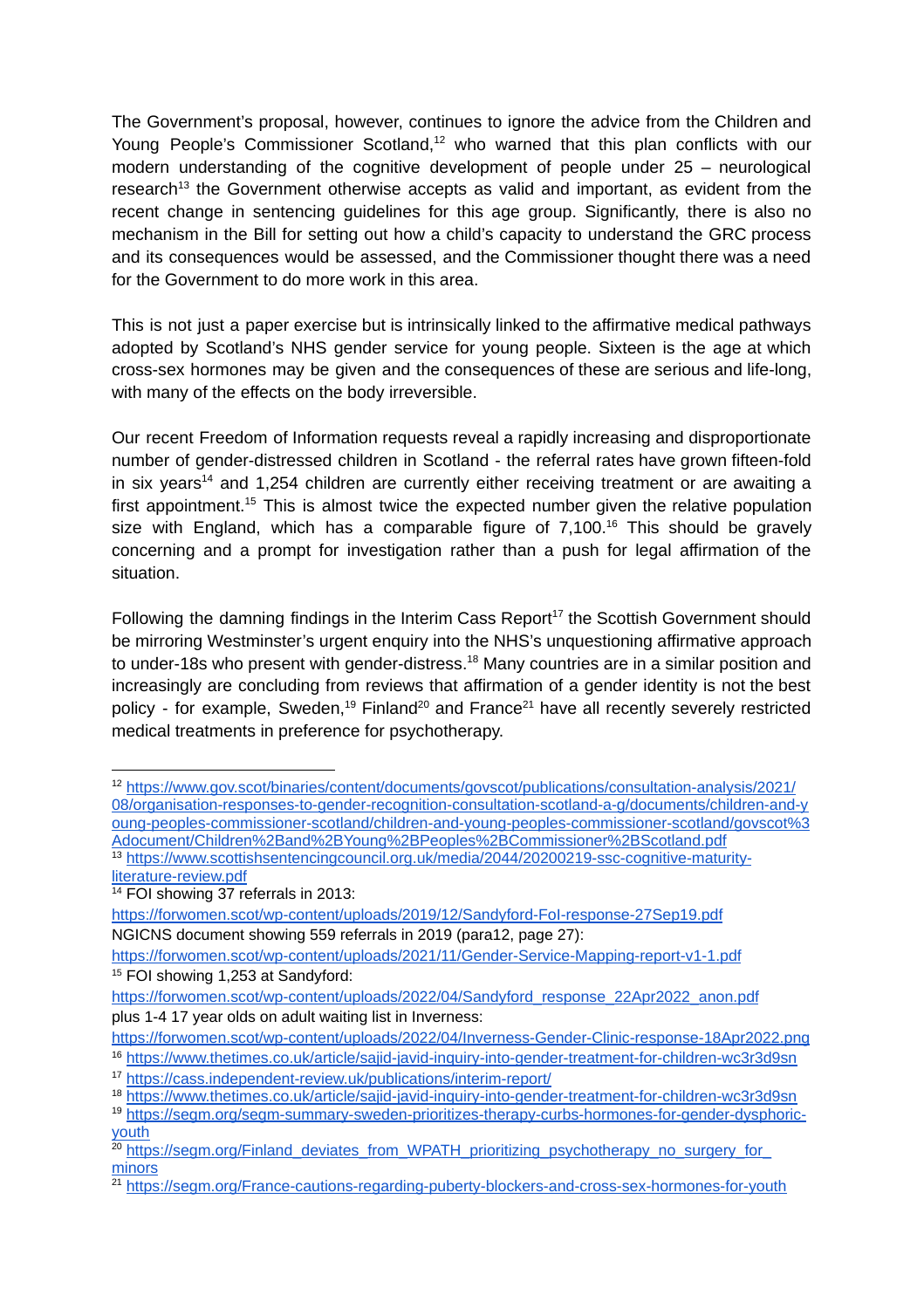We know that with family support and talking therapy the majority of children will become comfortable with their body as they mature - research by the Tavistock children's clinic in London suggests over 90% will be happy with their birth sex once fully passed through puberty.<sup>22</sup> It is not in a young person's best interests to lock them into a permanent reassignment of gender and it would be irresponsible of the Government to do so, compromising and undermining parental support and exploratory therapy.

Dr Cass has stated that "A fundamentally different service model is needed which is more in line with other paediatric provision" and the full report is likely to recommend sweeping changes to how the NHS treats gender-distressed children. Inevitably this will influence the provision in Scotland and it would be unwise to legislate in this area while we await the final report, particularly when we already know self-declaration of sex for children is out of step with Dr Cass's findings to date.

The Government has also ignored the evidence provided by the growing number of detransitioners about being rushed into social and medical transitions without due consideration of their backgrounds and other mental health issues.<sup>23</sup> These brave young men and women requested a pathway to revoking a GRC but this has been denied. Not only will those who change their mind be possibly charged with making a false declaration but this Bill would see those who are still legally children permanently trapped in their acquired gender.

The Government has so far failed to answer questions regarding the cross-border effect of GRCs by self-declaration. The age anomaly with the rest of the UK immediately poses questions on whether a Scottish born child who is resident in England can access a GRC which is not legally available to them in their home country. Does Scotland have the authority to override both parental and state decisions in other countries? Would young people visiting Scotland for a short time, perhaps to study, satisfy the ordinarily resident requirement in order to make an application?

### **Q6. If you have any comments on the provisions for interim GRCs.**

Spousal consent has been misrepresented as a means to prevent an applicant acquiring a GRC. In reality, it is a much needed temporary pause for the spouse of a transitioner to have a marriage annulled or dissolved before their partner changes their legal sex. The spouse cannot prevent the transition but they are able to exit a marriage before the legal terms change. For many - especially those from ethnic or religious minority groups - they might otherwise find themselves unwilling partners in a same-sex marriage. In response to the consultation in 2018, the Faculty of Advocates wrote: "We consider that a balance must be struck between the rights of the transgender person to seek official recognition of their acquired gender and the rights of their spouse to decide whether they want to remain in the marriage." 24

<sup>22</sup> <https://archive.ph/O2OzN>

<sup>23</sup> <https://www.thetimes.co.uk/article/sharp-rise-in-child-cases-at-gender-clinic-lvlqnzk5q>

<sup>&</sup>lt;sup>24</sup> [https://webarchive.nrscotland.gov.uk/20190711105452/https://www2.gov.scot/Resource/0053/](https://webarchive.nrscotland.gov.uk/20190711105452/https://www2.gov.scot/Resource/0053/00539304.pdf) [00539304.pdf](https://webarchive.nrscotland.gov.uk/20190711105452/https://www2.gov.scot/Resource/0053/00539304.pdf)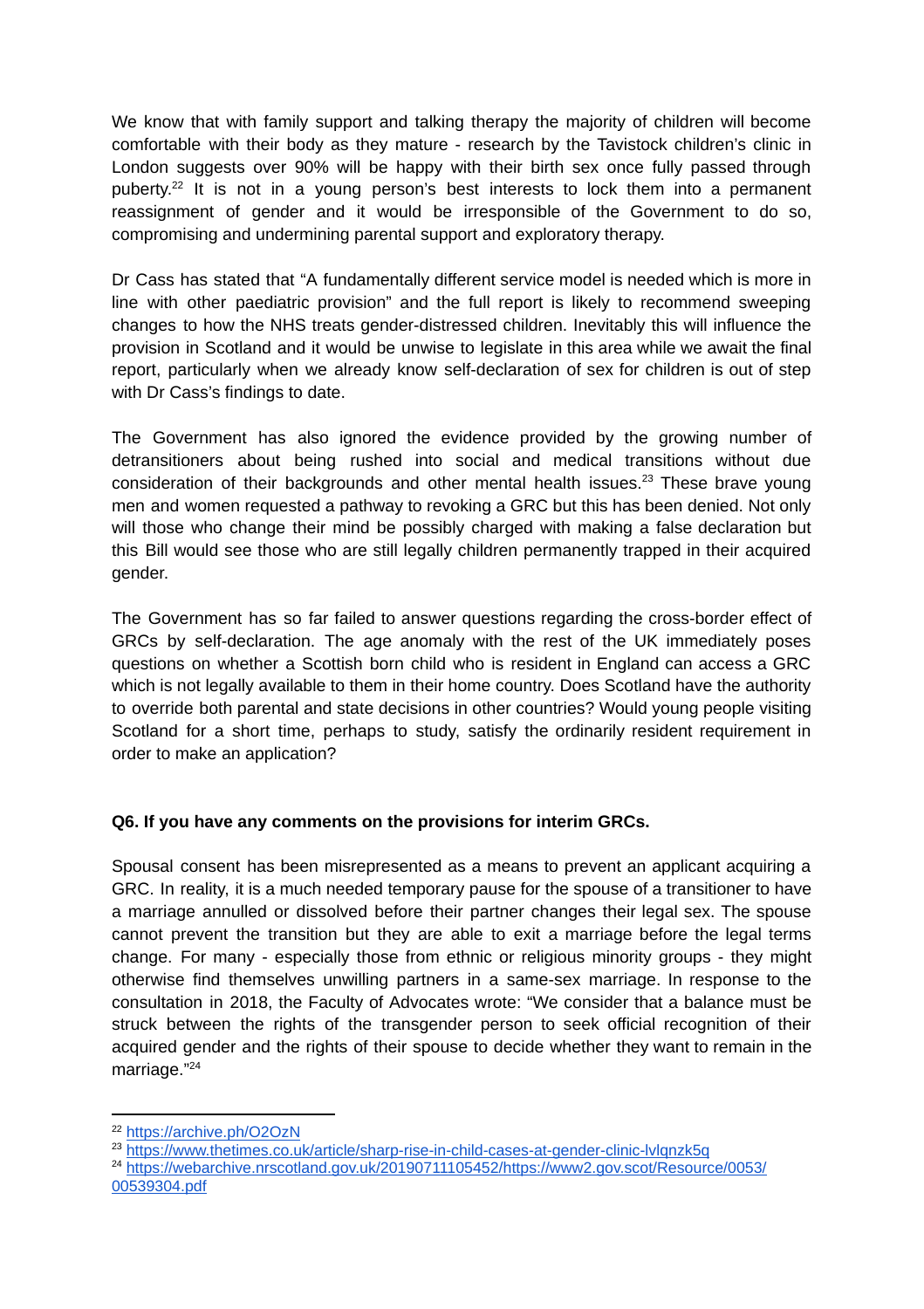It is somewhat concerning that Section 5, 8D(3) only provides for the applicant to submit a statement at the point when the statutory declaration is made, but not the spouse, if they do not wish the marriage/civil partnership to continue. We do not see any provision within the Bill to inform the spouse that either an application has been made or an interim GRC granted, unless they have made a statement that they wish the marriage to continue. It seems entirely possible that the spouse may not be made aware that an interim GRC has been granted unless the applicant proceeds within the following six months to make an application to the sheriff for a full GRC under Section 7, 8H(4).

Without the provision to dissolve the marriage, we are concerned that spouses of transitioners will have to either wait for a no-fault divorce or prove that the behaviour of the transitioner is unreasonable. The traumatic effects of living with a transitioning partner or parent, as detailed by groups like Trans Widows who contributed to the UK consultation, $^{25}$ are often ignored or underplayed.

This is a complex area of law and we are concerned that the Government has not given sufficient thought to how fast-tracking GRCs will impact on the families of applicants, and the necessary time required to exit a marriage. It is imperative the Committee hears evidence from spouses who have experienced this situation.

In addition, many questions still remain unanswered regarding the cross-border effect of the Bill. For example what would happen for a couple living in England but where the husband has a Scottish birth certificate and is therefore eligible for a GRC based on self-declaration marriages in England cannot transfer from opposite sex to same sex, so what would its status be? Where would that leave the wife financially? The lack of clarity on what "ordinarily resident" means also raises the possibility of one spouse from England visiting Scotland for long enough to apply for a GRC with the same resultant issues for the spouse and marriage status.

## **Q7. If you have any comments on the provisions for confirmatory GRCs for applicants who have overseas gender recognition.**

We are unsure why this is needed. A GRC allows for a new birth certificate to be issued with a change in sex. If this has already been done in the country of birth what point is there in a Scottish confirmatory GRC? It serves no purpose.

### **Q8. If you have any comments on the offences of knowingly making a false application or including false information.**

We remain unconvinced that any prosecution of such an offence could ever be successful. A subjective feeling held by someone at a specific historical moment in time cannot be proved, or disproved. The Government has been unable to say how this could possibly work.

<sup>25</sup> <https://www.transwidowsvoices.org/spousal-exit-clause>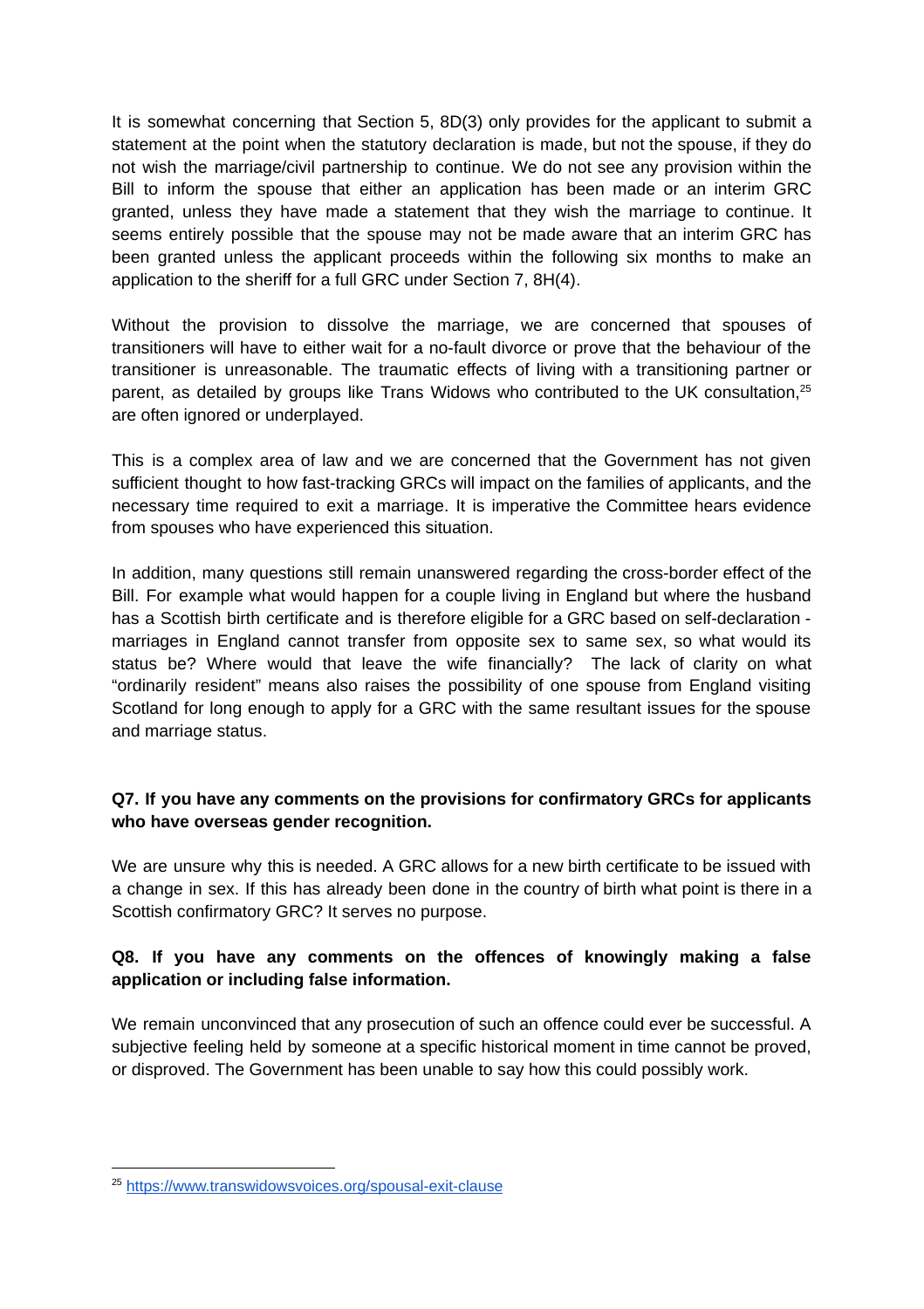#### **Q9. If you have any comments on the removal of powers to introduce a fee.**

In May 2021 the UK Government reduced the fee from £140 to £5 along with digitising the application process. This resulted in a marked 72% increase in GRC applications in the following three month period<sup>26</sup> but the Scottish Government does not appear to have analysed the situation in Scotland - there is every chance this cost reduction has resolved many of the financial hurdles that were thought to be preventing access and no further reform is needed at all.

With regard to removing the fee entirely we would only point out that something which has no value will not be valued.

### **Q10. If the Bill's intended policy outcomes could be delivered through other means such as using existing legislation or in another way?**

## **Q11. If you have any suggestions for how this Bill could be amended. If so, please provide details.**

We conducted our own survey on key points in the Bill at the end of March 2022. $^{27}$  As well as 99% support for retaining the diagnosis of gender dysphoria, the following suggested amendments to the Bill were well supported:

- Address the conflation between "sex" and "gender" in the Bill. As previously discussed this point causes a lot of confusion and the conflation in the Bill is detrimental to ensuring that the legislation is easily understood and people are clear about what they are entitled to.
- Provide definitions for key terms, for example, "acquired gender", "ordinarily resident" A definition of "acquired gender" or what it means to live in a gender has yet to be given by the Government and, since other safeguards are proposed to be removed from the legislation, this will become the key parameter. It is vital that a clear explanation is provided, although the danger is that this could result in embedding stereotypes into legislation.
- Clarify that a GRC does not change biological sex. Human beings cannot change sex and it is important that applicants are made aware that a GRC cannot override this fact.
- Clarify that a GRC does not mean a person is entitled to the single-sex spaces of the opposite sex.

The Government has said on numerous occasions that it supports single-sex spaces and services provided for by the Equality Act 2010 so it would be helpful if it would follow through and make this statement on the face of the Bill. As per the ruling in For

<sup>26</sup> <https://publications.parliament.uk/pa/cm5802/cmselect/cmwomeq/129/report.html>

<sup>27</sup> <https://forwomen.scot/01/05/2022/gender-recognition-reform-bill-survey/>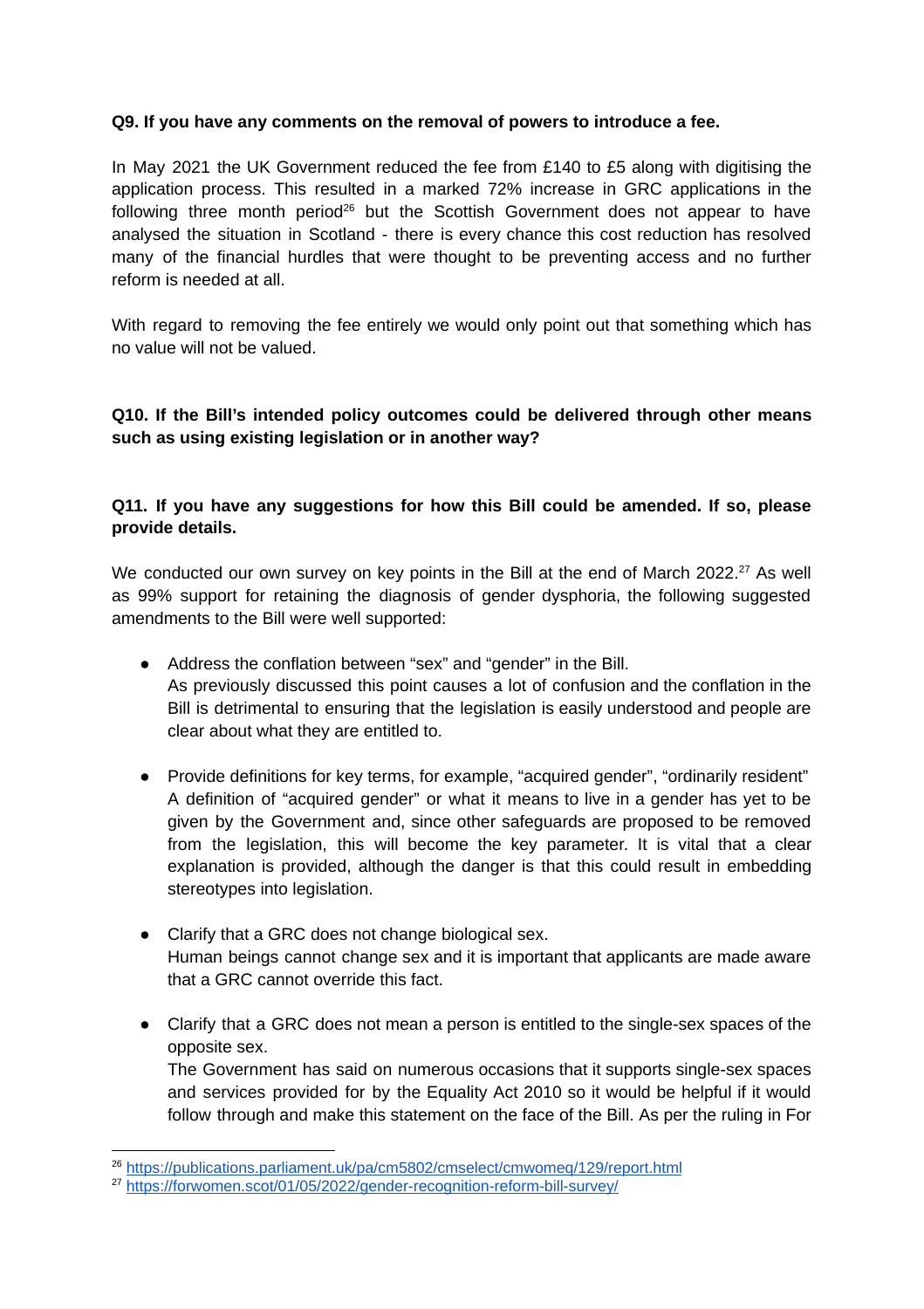Women Scotland v The Scottish Ministers the definitions for "woman" and "sex" are biological and "Provisions in favour of women, in this context, by definition exclude those who are biologically male."<sup>28</sup> The recent EHRC guidance confirms that, where justified, all men can be excluded from a women-only space, even those who hold a GRC. 29

● Bar sex offenders from applying for a GRC.

48% of trans prisoners in England and Wales are sex offenders compared to less than 20% of male prisoners $^{30}$  which means that either trans people commit more sex offences or sex offenders have taken advantage of the ability to self-identify as the opposite sex. The British Association of Gender Identity Specialists, in their evidence to the UK Government Women and Equalities Committee, <sup>31</sup> suggest the latter scenario is more likely and pinpoints many reasons as to why sex-offenders would find it advantageous to use legislation such as the reform Bill. Combined with the enhanced privacy protections gained with a GRC this is a gaping safeguarding hole and should be closed. Vast numbers already breach their police notification conditions and the UK Government is currently reviewing whether sex offenders should even be allowed to change their name.<sup>32</sup>

● Allow sex to be disclosed for the purpose of upholding single-sex spaces.

The Schedule 9 exceptions for occupational requirements in the Equality Act allow for certain jobs to be fulfilled by a person of a specified sex. However, it is almost impossible to exercise this right in practice if an applicant with a GRC fails to disclose their sex. The enhanced privacy protections in Section 22 of the GRA, lack of any documentation showing biological sex, and the special process to gain a PVG without disclosing sex to employers, renders service providers unable to meet users needs. NHS Lothian has admitted it is unable to guarantee a female healthcare practitioner to women who request one.<sup>33</sup>

● Allow sex to be disclosed in equality monitoring data.

The Equality and Human Rights Commission wrote to the Scottish Government in November 2021 with updated advice<sup>34</sup> to make it clear that public bodies can ask questions about sex registered at birth when needed. For organisations to fulfil their Public Sector Equality Duties and to monitor equality between men and women it should be made clear that there are occasions when a GRC-holder may need to disclose their sex.

<sup>30</sup> <https://fairplayforwomen.com/transgender-prisoners/>

<sup>28</sup> [https://www.scotcourts.gov.uk/docs/default-source/cos-general-docs/pdf-docs-for-opinions/2022](https://www.scotcourts.gov.uk/docs/default-source/cos-general-docs/pdf-docs-for-opinions/2022csih4.pdf) [csih4.pdf](https://www.scotcourts.gov.uk/docs/default-source/cos-general-docs/pdf-docs-for-opinions/2022csih4.pdf)

<sup>&</sup>lt;sup>29</sup> [https://www.equalityhumanrights.com/en/advice-and-guidance/separate-and-single-sex-service](https://www.equalityhumanrights.com/en/advice-and-guidance/separate-and-single-sex-service-providers-guide-equality-act-sex-and-gender)[providers-guide-equality-act-sex-and-gender](https://www.equalityhumanrights.com/en/advice-and-guidance/separate-and-single-sex-service-providers-guide-equality-act-sex-and-gender)

<sup>31</sup> [http://data.parliament.uk/WrittenEvidence/CommitteeEvidence.svc/EvidenceDocument/Women%20](http://data.parliament.uk/WrittenEvidence/CommitteeEvidence.svc/EvidenceDocument/Women%20and%20Equalities/Transgender%20Equality/written/19532.html) [and%20Equalities/Transgender%20Equality/written/19532.html](http://data.parliament.uk/WrittenEvidence/CommitteeEvidence.svc/EvidenceDocument/Women%20and%20Equalities/Transgender%20Equality/written/19532.html)

<sup>32</sup> [https://www.thetimes.co.uk/article/a-review-into-sex-offenders-changing-their-names-must-bring](https://www.thetimes.co.uk/article/a-review-into-sex-offenders-changing-their-names-must-bring-about-real-change-jgx6fjnj2)[about-real-change-jgx6fjnj2](https://www.thetimes.co.uk/article/a-review-into-sex-offenders-changing-their-names-must-bring-about-real-change-jgx6fjnj2)

<sup>33</sup> <https://www.thetimes.co.uk/article/women-risk-health-over-trans-nhs-workers-fear-5dvz86f2l>

<sup>34</sup> [https://fairplayforwomen.com/wp-content/uploads/2022/01/NEW-EHRC-GUIDANCE\\_comparing-old](https://fairplayforwomen.com/wp-content/uploads/2022/01/NEW-EHRC-GUIDANCE_comparing-old-and-new.pdf) [-and-new.pdf](https://fairplayforwomen.com/wp-content/uploads/2022/01/NEW-EHRC-GUIDANCE_comparing-old-and-new.pdf)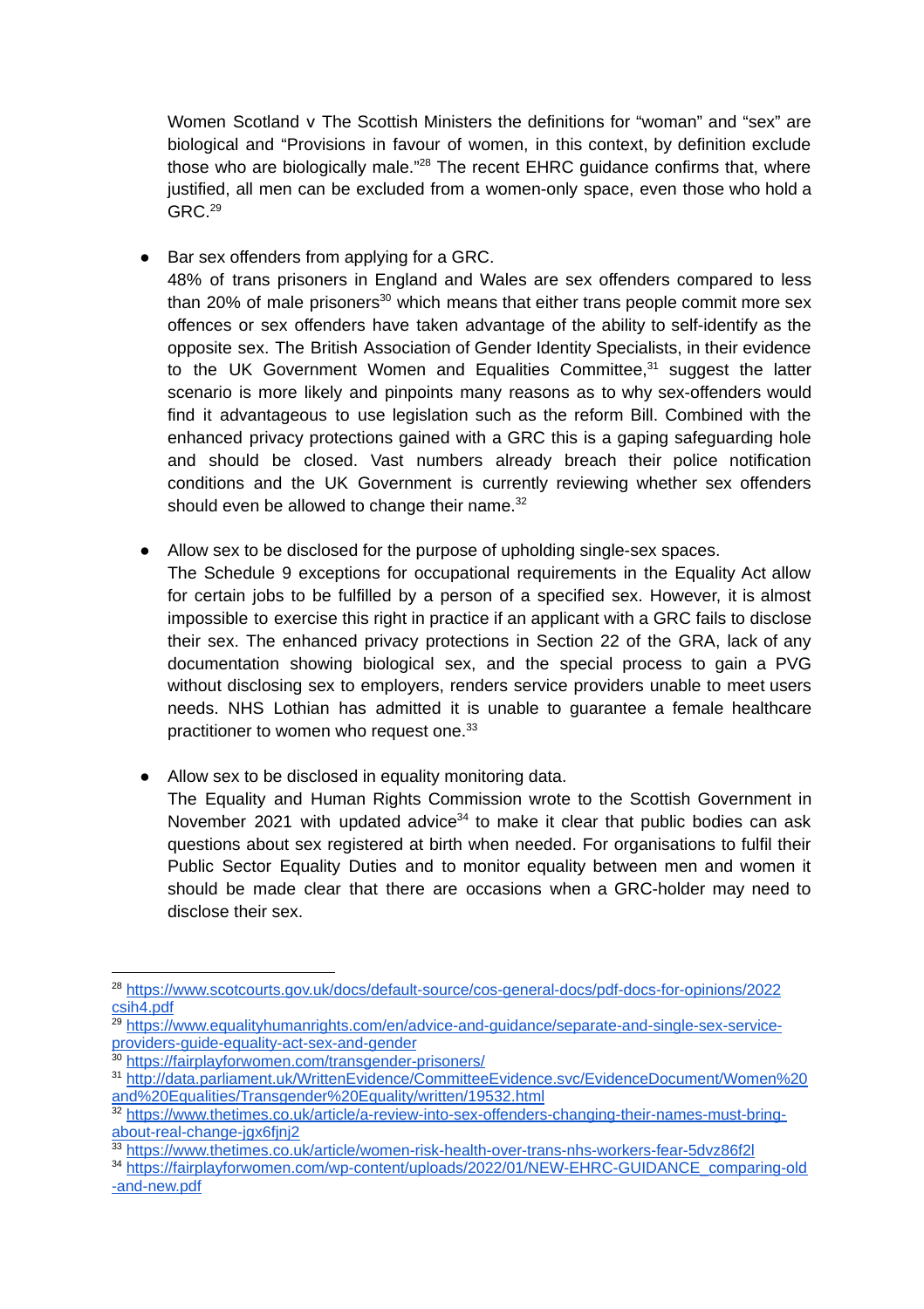- Do not allow sex to be changed on medical records (for patient protection against misdiagnosis and to ensure correct screening tests offered). Sex is the primary variable in medical treatment and obscuring this can be dangerous for the patient. Tragic cases that highlight this include a transman (female) whose test results were assessed using the male, rather than the female, scale which resulted in the delay of a necessary kidney transplant.<sup>35</sup> A pregnant woman with medical records that stated male lost the baby after medical staff did not consider pregnancy a cause of abdominal pain.<sup>36</sup> A change in a person's NHS CHI number already results in an inability to ensure people are invited to screening tests appropriate to their sex.
- Provide a way of revoking a GRC for people who have detranstioned.
- Set a minimum length of residency in Scotland before an application can be made.

### **Q12. Any other comments on the Bill.**

The GRA changes a person's sex in law for most, but not all purposes. It is governed by a number of exceptions both within the Act and in other pieces of legislation which apply where a person's biological sex supersedes their new legal sex. This includes sports, single and separate-sex services, peerages, status as a mother or father, various benefits, job requirements, and religious exceptions.

These exceptions are fiercely debated and occasionally subject to court action. According to existing case law regarding prisons, a GRC-holder may have a stronger claim to access spaces and services provided for the opposite sex than a person without a GRC. $37$  The Scottish Government takes a different view and claims holding a GRC makes no difference at all and that male non GRC-holders can equally access women's spaces. And of course, our recent court win proved that wrong with the ruling that a women-only provision must exclude biological males,<sup>38</sup> which the Government then contradicted its own position on, by arguing in the remedy hearing that GRC holders should be included in the provision for women. It is in this climate of unsettled and contested law that the Government plans to legislate, knowing full well that making acquiring a GRC a matter of self-declaration will lead to at least a tenfold increase in GRC-holders – the majority of whom expect admittance into the spaces of the opposite sex. This will only exacerbate the situation.

The Government has refused to engage on the legal arguments and has ignored the advice issued by the Equality and Human Rights Commission, which asked for a more careful consideration of the effect the reform will have on women's sex-based rights under the Equality Act. 39

<sup>35</sup> <http://clinchem.aaccjnls.org/content/63/11/1680.full.pdf>

<sup>36</sup> [https://metro.co.uk/2019/05/20/pregnant-transgender-mans-baby-died-because-nurse-didnt-realize](https://metro.co.uk/2019/05/20/pregnant-transgender-mans-baby-died-because-nurse-didnt-realize-he-was-in-labor-9613972/)[he-was-in-labor-9613972/](https://metro.co.uk/2019/05/20/pregnant-transgender-mans-baby-died-because-nurse-didnt-realize-he-was-in-labor-9613972/)

<sup>37</sup> [https://www.loc.gov/item/global-legal-monitor/2021-08-24/england-and-wales-high-court-rules-on](https://www.loc.gov/item/global-legal-monitor/2021-08-24/england-and-wales-high-court-rules-on-lawfulness-of-policies-regarding-allocation-of-transgender-prisoners-to-womens-prisons/)[lawfulness-of-policies-regarding-allocation-of-transgender-prisoners-to-womens-prisons/](https://www.loc.gov/item/global-legal-monitor/2021-08-24/england-and-wales-high-court-rules-on-lawfulness-of-policies-regarding-allocation-of-transgender-prisoners-to-womens-prisons/)

<sup>38</sup> <https://forwomen.scot/25/02/2022/we-won-scottish-government-redefinition-of-woman-is-unlawful/>

<sup>39</sup> [https://www.equalityhumanrights.com/sites/default/files/letter-to-cabinet-office-our-position-gender](https://www.equalityhumanrights.com/sites/default/files/letter-to-cabinet-office-our-position-gender-recognition-act-2004-reform-january-2022.docx)[recognition-act-2004-reform-january-2022.docx](https://www.equalityhumanrights.com/sites/default/files/letter-to-cabinet-office-our-position-gender-recognition-act-2004-reform-january-2022.docx)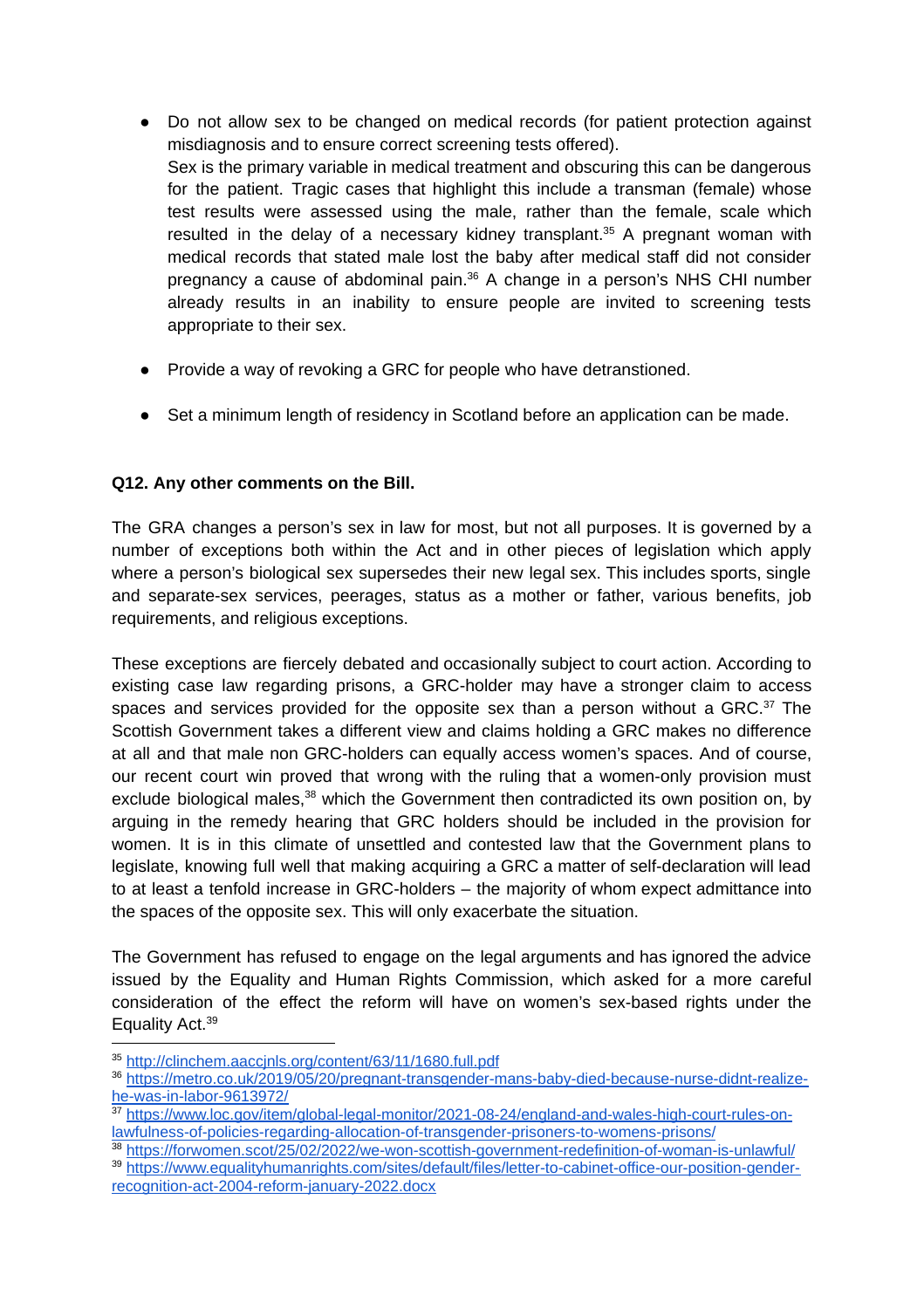The EHRC also warned of consequences relating to the collection and use of data, participation in sport, measures to address barriers facing women, and practices within the criminal justice system, amongst others.

Men who say they are women have already claimed it is their right to:

- be treated on female hospital wards,
- access women's refuges,
- join women's sports teams,
- have sex-specific crimes such as rape recorded as if committed by a woman,
- be housed in female prisons, and
- provide intimate care and counselling to women who would prefer female carers.

These already happen in Scotland and are encouraged by the Government, who, contrary to the Equality Act and specific laws regulating school, workplaces and non-domestic buildings, recently declared in Parliament that men can self-identify into women's and girls' changing rooms and toilets. <sup>40</sup> Government guidance to schools specifically states boys can join girl-only sporting activities. 41

Only a minority of countries in the world allow people to change their sex in law. There has been no evaluation of how this has impacted society in those countries and the evidence we do have shows it has been abused by predatory males and other criminals and fraudsters to the detriment of women and children.<sup>42</sup> The Government cannot continue to deny there are significant demonstrable problems and safeguarding needs to be a priority.

Women are already defined in law with protections and rights as a sex-class, distinct and separate from men - rights that will now be completely undermined. The legal issues must be sorted out before any changes are made to the GRA. It is not good enough for the Government to merely say the GRA has nothing to do with the Equality Act, all the while systematically undermining women's rights in law and our very definition. This is contrary to Article 1 of the United Nations Convention on the Elimination of All Forms of Discrimination against Women (CEDAW),<sup>43</sup> which states the recognition of women on the basis of sex should not be impaired. This convention was ratified by the UK in 1986 yet the Scottish Government has failed to take its provisions into account in either the drafting of the Bill or the Equality Impact Assessments.

Finally, we would like to put it on record that the process of reform development and consultation has been deeply flawed. The vast majority of responses to the second consultation remain unpublished and largely unanalysed. Despite a manifesto commitment to a consultative process inclusive of women's groups, the Government has shown bias in meeting only with groups it funds and who agree with its position until this was revealed in the media in the final few weeks before the Bill was introduced to Parliament.

<sup>40</sup> <https://archive2021.parliament.scot/parliamentarybusiness/report.aspx?r=11235&i=102373>

<sup>41</sup> [https://education.gov.scot/media/xpgo5atb/supporting-transgender-pupils-schools-guidance-scottish](https://education.gov.scot/media/xpgo5atb/supporting-transgender-pupils-schools-guidance-scottish-schools_.pdf) [-schools\\_.pdf](https://education.gov.scot/media/xpgo5atb/supporting-transgender-pupils-schools-guidance-scottish-schools_.pdf)

<sup>42</sup> [https://murrayblackburnmackenzie.org/2021/09/08/gender-recognition-reform-and-international](https://murrayblackburnmackenzie.org/2021/09/08/gender-recognition-reform-and-international-developments/)[developments/](https://murrayblackburnmackenzie.org/2021/09/08/gender-recognition-reform-and-international-developments/)

<sup>43</sup> <https://www.un.org/womenwatch/daw/cedaw/text/econvention.htm>